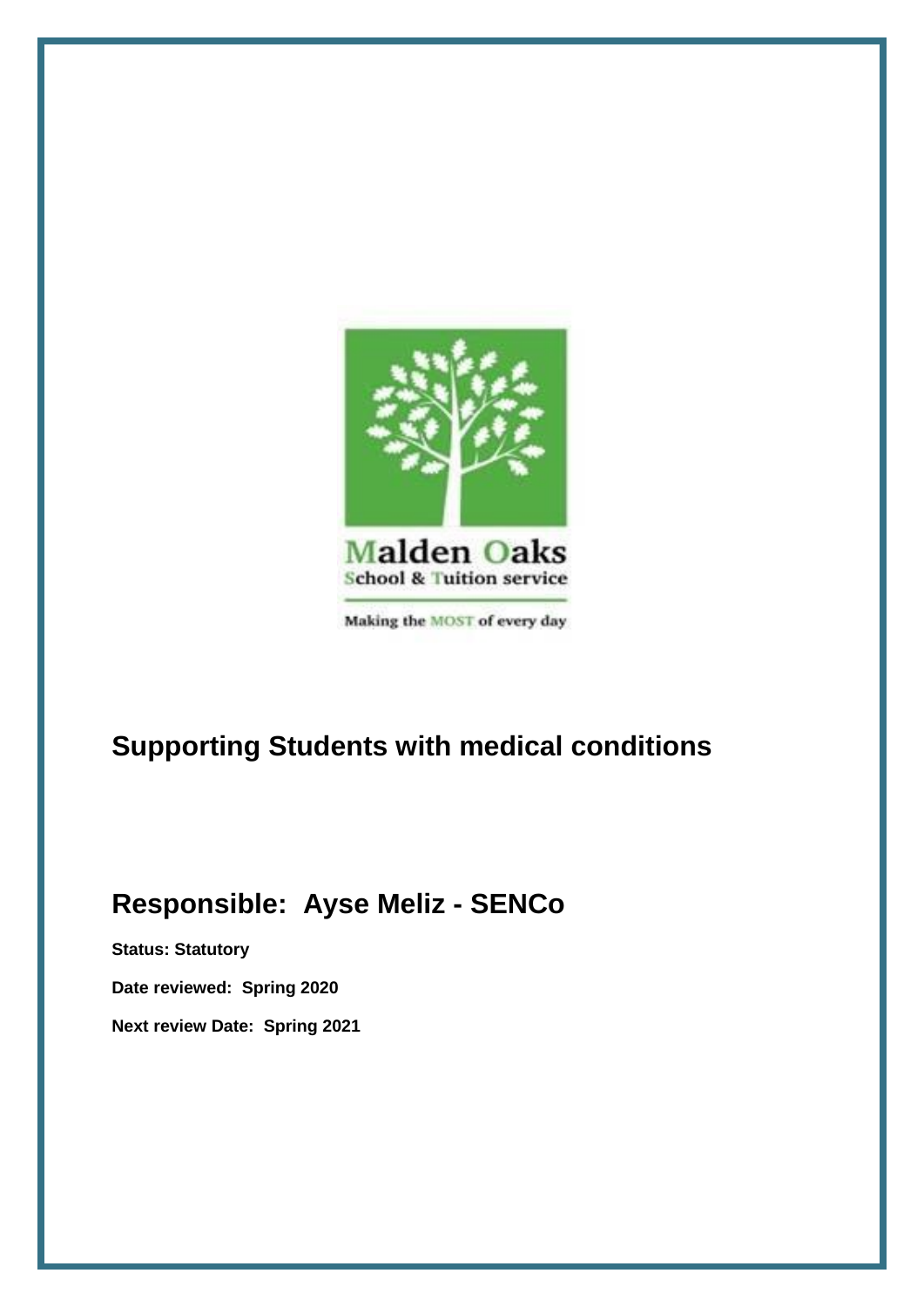#### **Contents:**

[Statement of intent](#page-1-0)

- 1. [Legal framework](#page-3-0)
- 2. [The role of the management committee](#page-3-1)
- 3. [The role of the headteacher](#page-4-0)
- 4. [The role of parents/carers](#page-4-1)
- 5. [The role of students](#page-5-0)
- 6. [The role of school staff](#page-5-1)
- 7. [The role of the school nurse](#page-5-2)
- 8. [The role of clinical commissioning groups \(CCGs\)](#page-5-3)
- 9. [The role of other healthcare professionals](#page-6-0)
- 10. [The role of providers of health services](#page-6-1)
- 11. [The role of the LA](#page-6-2)
- 12. [The role of Ofsted](#page-6-3)
- 13. [Notification procedure](#page-6-4)
- 14. [Staff training and support](#page-7-0)
- 15. [Self-management](#page-8-0)
- 16. [Individual healthcare](#page-8-1) plans (IHPs)
- 17. [Managing medicines](#page-10-0)
- 18. [Adrenaline auto-injectors \(AAIs\)](#page-11-0)
- 19. [Emergency procedures](#page-13-0)
- 20. [Day trips, residential visits and sporting activities](#page-13-1)
- 21. [Unacceptable practice](#page-13-2)
- 22. [Liability and indemnity](#page-14-0)
- 23. [Complaints](#page-14-1)
- 24. [Home-to-school transport](#page-14-2)

#### APPENDIX

[Individual Healthcare Plan Implementation Procedure](#page-16-0) [Individual Healthcare Plan](#page-16-1) 

<span id="page-1-0"></span>Letter Inviting Parents/Carers [to Contribute to Individual Healthcare Plan Development](#page-21-0)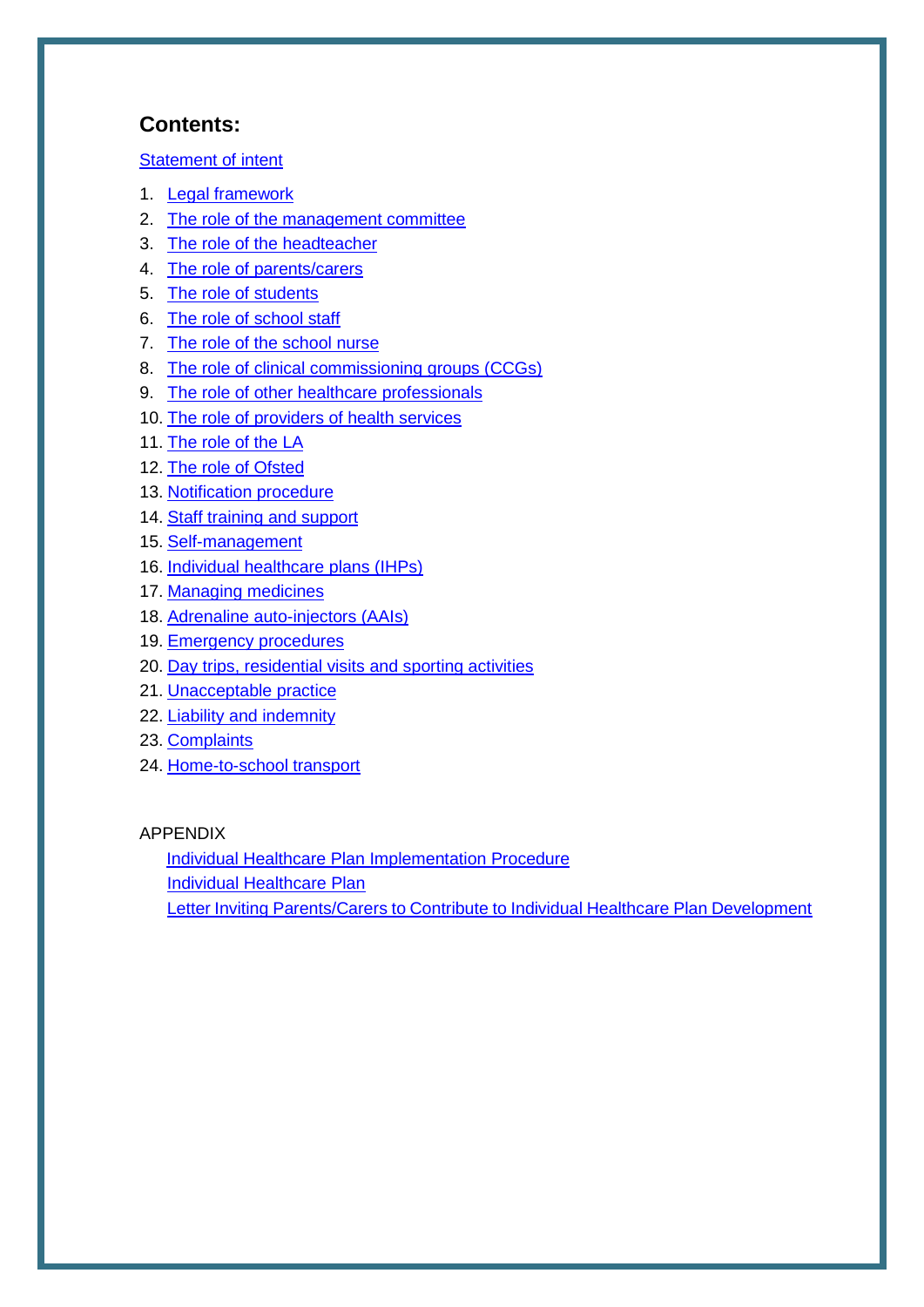The Management Committee of Malden Oaks School and Tuition Service (Malden Oaks) has a duty to ensure arrangements are in place to support students with medical conditions. The aim of this policy is to ensure that all students with medical conditions, in terms of both physical and mental health, receive appropriate support allowing them to play a full and active role in school life, remain healthy, have full access to education (including school trips and physical education) and achieve their academic potential.

Malden Oaks believes it is important that parents/carers of students with medical conditions feel confident that the school provides effective support for their child's medical condition, and that students feel safe in the school environment.

There are also social and emotional implications associated with medical conditions. Students with medical conditions can develop emotional disorders, such as self-consciousness, anxiety and depression. This policy aims to minimise the risks of students experiencing these difficulties.

Long-term absences as a result of medical conditions can affect educational attainment, impact integration with peers, and affect wellbeing and emotional health. This policy contains procedures to minimise the impact of long-term absence and effectively manage short-term absence.

Some students with medical conditions may be considered to be disabled under the definition set out in the Equality Act 2010. The school has a duty to comply with the Act in all such cases.

In addition, some students with medical conditions may also have SEND and have an education, health and care (EHC) plan collating their health, social and SEND provision. For these students, compliance with the DfE's 'Special educational needs and disability code of practice: 0 to 25 years' and the school's SEND Report will ensure compliance with legal duties.

To ensure that the needs of our students with medical conditions are fully understood and effectively supported, we consult with health and social care professionals, students and their parents/carers.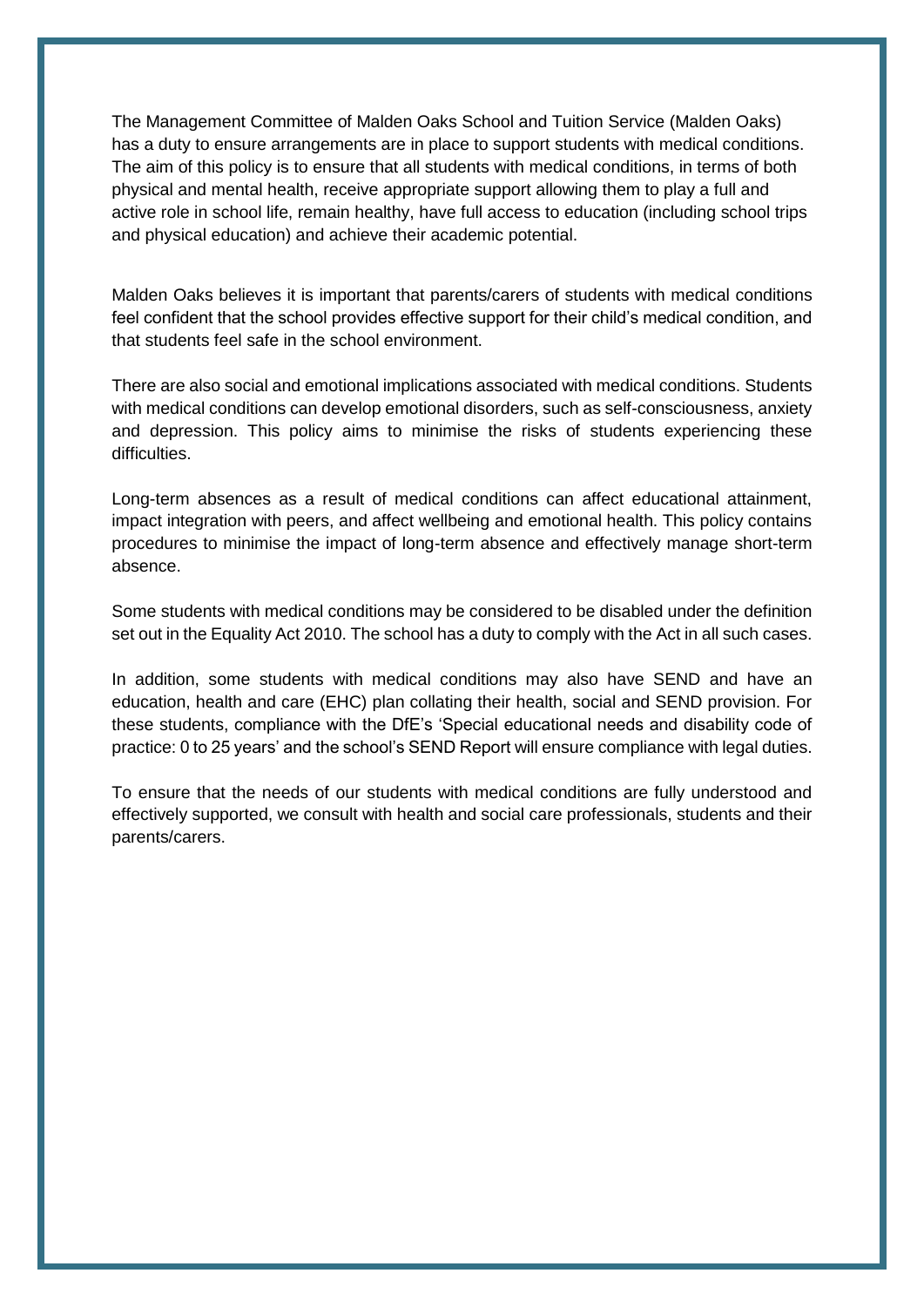#### <span id="page-3-0"></span>**1. Legal framework**

- 1.1. This policy has due regard to legislation including, but not limited to, the following:
	- The Children and Families Act 2014
	- The Education Act 2002
	- The Education Act 1996 (as amended)
	- The Children Act 1989
	- The National Health Service Act 2006 (as amended)
	- The Equality Act 2010
	- The Health and Safety at Work etc. Act 1974
	- The Misuse of Drugs Act 1971
	- The Medicines Act 1968
	- The School Premises (England) Regulations 2012 (as amended)
	- The Special Educational Needs and Disability Regulations 2014 (as amended)
	- The Human Medicines (Amendment) Regulations 2017
- 1.2. This policy has due regard to the following guidance:
	- DfE (2015) 'Special educational needs and disability code of practice: 0- 25 years'
	- DfE (2015) 'Supporting students at school with medical conditions'
	- DfE (2000) 'Guidance on first aid for schools'
	- Ofsted (2015) 'The common inspection framework: education, skills and early years'
	- Department of Health (2017) 'Guidance on the use of adrenaline autoinjectors in schools'
- 1.3. This policy has due regard to the following school policies:
	- Administering Medication Policy
	- SEND Policy
	- Complaints Procedure Policy

## <span id="page-3-1"></span>**2. The role of the Management Committee**

- 2.1. The Management Committee:
	- Is legally responsible for fulfilling its statutory duties under legislation.
	- Ensures that arrangements are in place to support students with medical conditions.
	- Ensures that students with medical conditions can access and enjoy the same opportunities as any other student at the school.
	- Works with the LA, health professionals, commissioners and support services to ensure that students with medical conditions receive a full education.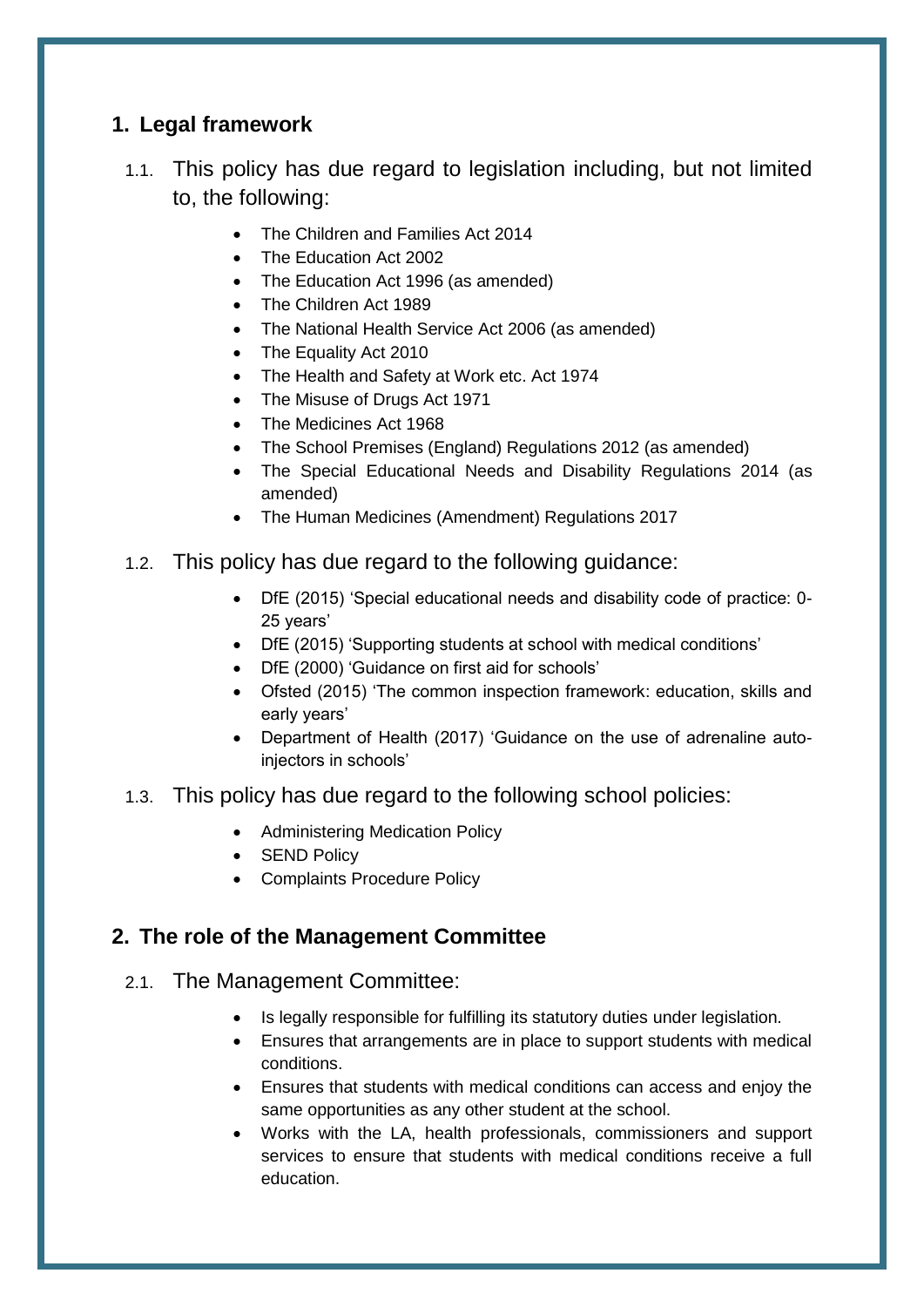- Ensures that, following long-term or frequent absence, students with medical conditions are reintegrated effectively.
- Ensures that the focus is on the needs of each student and what support is required to support their individual needs.
- Instils confidence in parents/carers and students in the school's ability to provide effective support.
- Ensures that all members of staff are properly trained to provide the necessary support and are able to access information and other teaching support materials as needed.
- Ensures that students' health is not put at unnecessary risk. As a result, the committee holds the right to not accept a student into school at times where it would be detrimental to the health of that student or others to do so, such as where the child has an infectious disease.
- Ensures that policies, plans, procedures and systems are properly and effectively implemented.
- Ensures that appropriate insurance is in place to cover staff providing support to students with medical conditions.

#### <span id="page-4-0"></span>**3. The role of the headteacher**

#### 3.1. The headteacher:

- Ensures that this policy is effectively implemented with stakeholders.
- Ensures that all staff are aware of this policy and understand their role in its implementation.
- Ensures that a sufficient number of staff are trained and available to implement this policy and deliver against all individual healthcare plans (IHPs), including in emergency situations.
- Considers recruitment needs for the specific purpose of ensuring students with medical conditions are properly supported.
- Has overall responsibility for the development of IHPs.
- Ensures that staff are appropriately insured and aware of the insurance arrangements.
- Contacts Your Healthcare CIC where a student with a medical condition requires support that has not yet been identified.
- Ensures arrangements to meet the medical needs of a student are put into place not later than 2 weeks after they join the school or a new diagnosis is received.

#### <span id="page-4-1"></span>**4. The role of parents/carers**

- 4.1. Parents/carers:
	- Notify the school if their child has a medical condition.
	- Provide the school with sufficient and up-to-date information about their child's medical needs.
	- Are involved in the development and review of their child's IHP.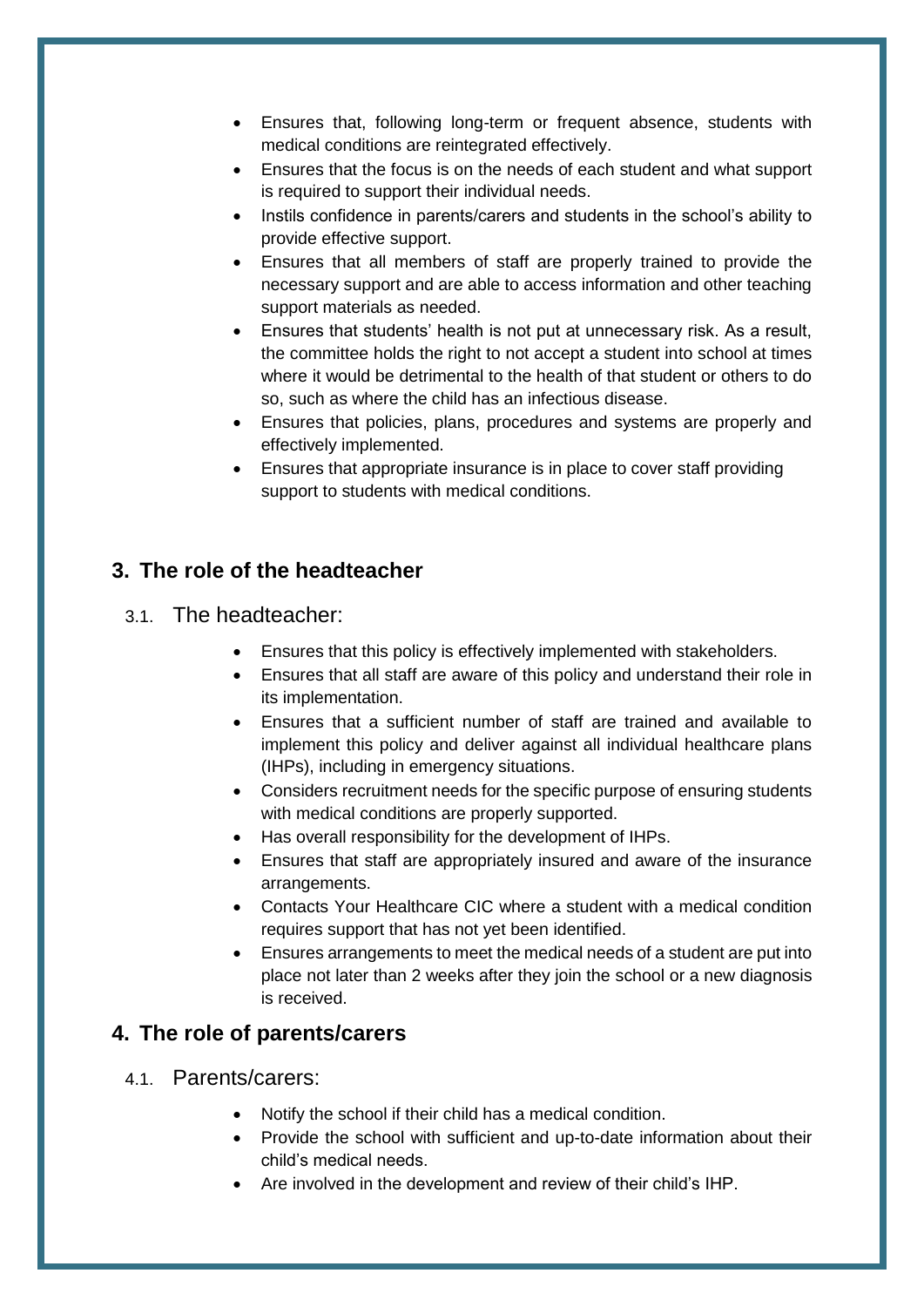- Carry out any agreed actions contained in the IHP.
- Ensure that they, or another nominated adult, are contactable at all times.

#### <span id="page-5-0"></span>**5. The role of students**

- 5.1. Students:
	- Are fully involved in discussions about their medical support needs.
	- Contribute to the development of their IHP.
	- Are sensitive to the needs of students with medical conditions.

#### <span id="page-5-1"></span>**6. The role of school staff**

#### 6.1. School staff:

- May be asked to provide support to students with medical conditions, including the administering of medicines, but are not required to do so.
- Take into account the needs of students with medical conditions in their lessons when deciding whether or not to volunteer to administer medication.
- Receive sufficient training and achieve the required level of competency before taking responsibility for supporting students with medical conditions.
- Know what to do and respond accordingly when they become aware that a student with a medical condition needs help.

## <span id="page-5-2"></span>**7. The role of the school nurse**

#### 7.1. The school nurse:

- At the earliest opportunity, notifies the school when a student has been identified as having a medical condition which requires support in school.
- Supports staff to implement IHPs and provides advice and training.
- Liaises with lead clinicians locally on appropriate support for students with medical conditions.

#### <span id="page-5-3"></span>**8. The role of clinical commissioning groups (CCGs)**

#### 8.1. CCGs:

- Ensure that commissioning is responsive to students' needs, and that health services are able to cooperate with schools supporting students with medical conditions.
- Make joint commissioning arrangements for education, health and care provision for students with SEND.
- Are responsive to LAs and schools looking to improve links between health services and schools.
- Provide clinical support for students who have long-term conditions and disabilities.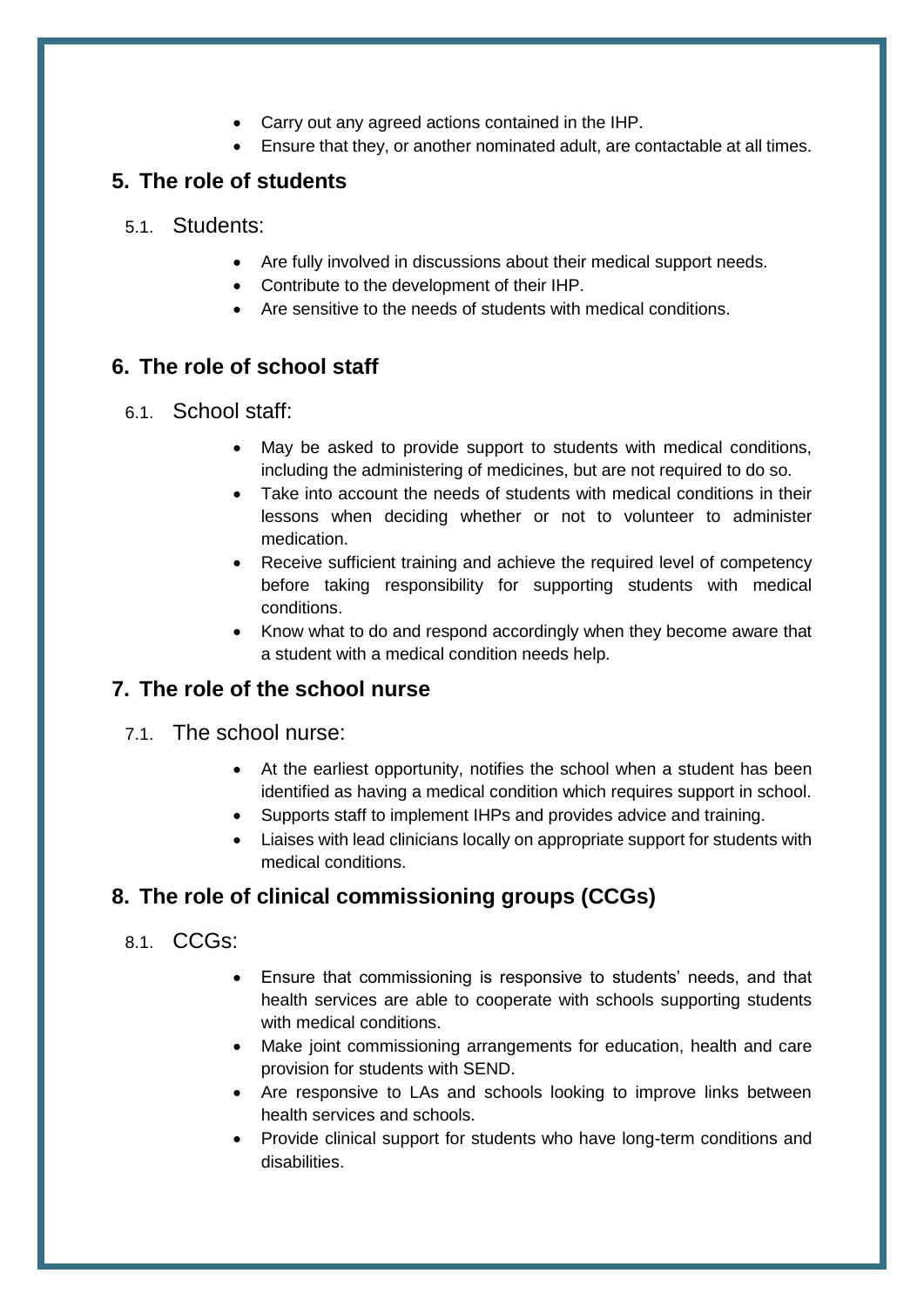Ensure that commissioning arrangements provide the necessary ongoing support essential to ensuring the safety of vulnerable students.

#### <span id="page-6-0"></span>**9. The role of other healthcare professionals**

- 9.1. Other healthcare professionals, including GPs and paediatricians:
	- Notify the school nurse when a child has been identified as having a medical condition that will require support at school.
	- Provide advice on developing IHPs.
	- May provide support in the school for children with particular conditions, e.g. asthma, diabetes and epilepsy.

## <span id="page-6-1"></span>**10. The role of providers of health services**

10.1. Providers of health services co-operate with the school, including ensuring communication, liaising with the school nurse and other healthcare professionals, and participating in local outreach training.

#### <span id="page-6-2"></span>**11. The role of the LA**

- 11.1. The LA:
	- Commissions school nurses for local schools through Your Healthcare CIC.
	- Promotes co-operation between relevant partners.
	- Makes joint commissioning arrangements for education, health and care provision for students with SEND.
	- Provides support, advice and guidance, and suitable training for school staff, ensuring that IHPs can be effectively delivered.
	- Works with the school to ensure that students with medical conditions can attend school full-time.

## <span id="page-6-3"></span>**12. The role of Ofsted**

- 12.1. Ofsted inspectors will consider how well the school meets the needs of the full range of students, including those with medical conditions.
- 12.2. Key judgements are informed by the progress and achievement of students with medical conditions, alongside students with SEND, and also by students' spiritual, moral, social and cultural development.

## <span id="page-6-4"></span>**13. Notification procedure**

13.1. When the school is notified that a student has a medical condition that requires support in school, the school nurse informs the Head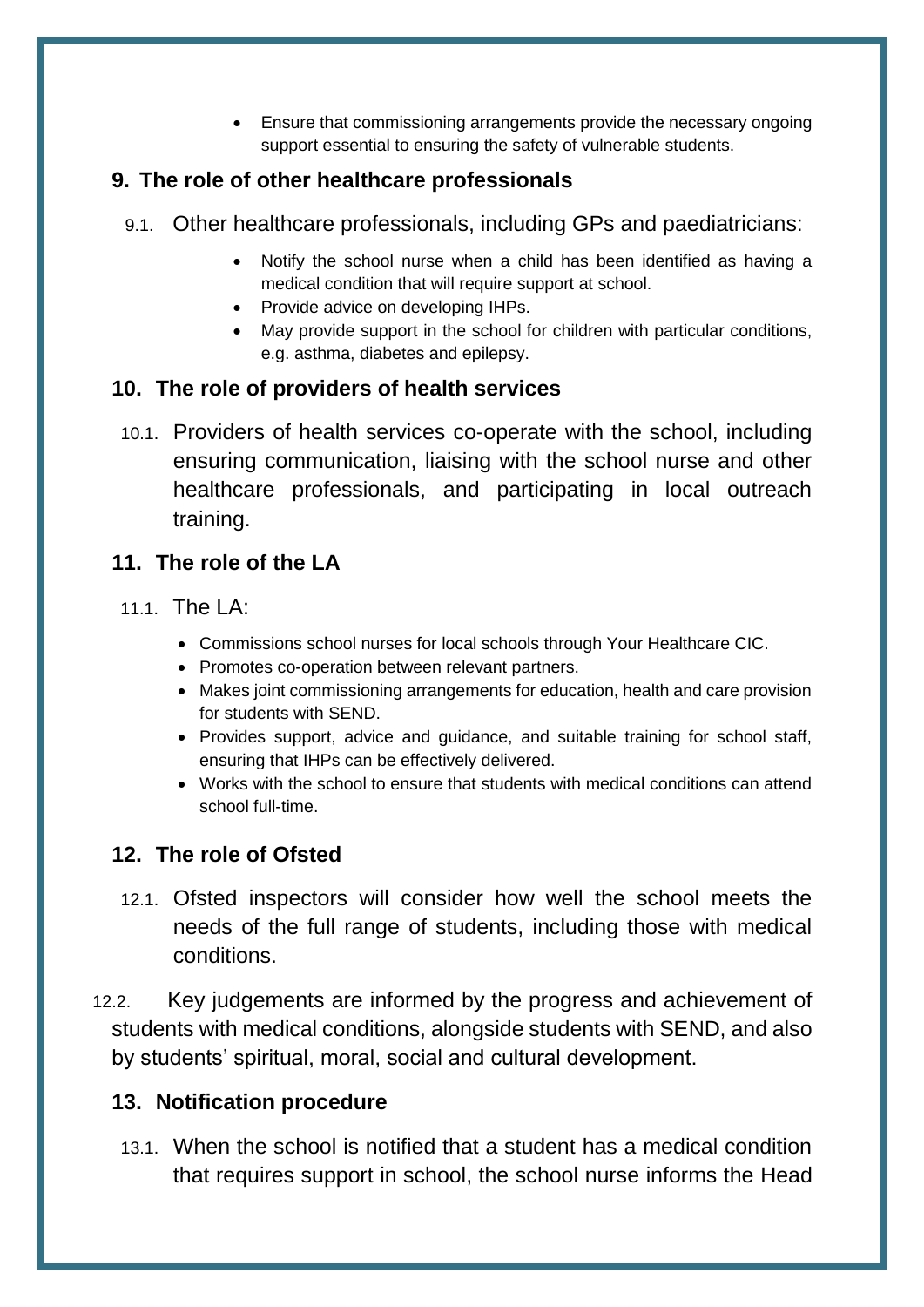of the site the student is attending. Following this, the school begins to arrange a meeting with parents/carers, healthcare professionals and the student, with a view to discussing the necessity of an IHP (outlined in detail in [section 18\)](#page-8-1).

13.2. The school does not wait for a formal diagnosis before providing support to students. Where a student's medical condition is unclear, or where there is a difference of opinion concerning what support is required, a judgement is made by the headteacher based on all available evidence (including medical evidence and consultation with parents/carers).

#### <span id="page-7-0"></span>**14. Staff training and support**

- 14.1. Any staff member providing support to a student with medical conditions receives suitable training.
- 14.2. Staff do not undertake healthcare procedures or administer medication without appropriate training.
- 14.3. Training needs are assessed by the school nurse through the development and review of IHPs, on a regular basis for all school staff, and when a new staff member arrives.
- 14.4. Through training, staff have the requisite competency and confidence to support students with medical conditions and fulfil the requirements set out in IHPs. Staff understand the medical condition(s) they are asked to support, their implications, and any preventative measures that must be taken.
- 14.5. A first-aid certificate does not constitute appropriate training for supporting students with medical conditions.
- 14.6. Whole-school awareness training is carried out on a regular basis for all staff, and included in the induction of new staff members.
- 14.7. The school nurse identifies suitable training opportunities that ensure all medical conditions affecting students in the school are fully understood, and that staff can recognise difficulties and act quickly in emergency situations.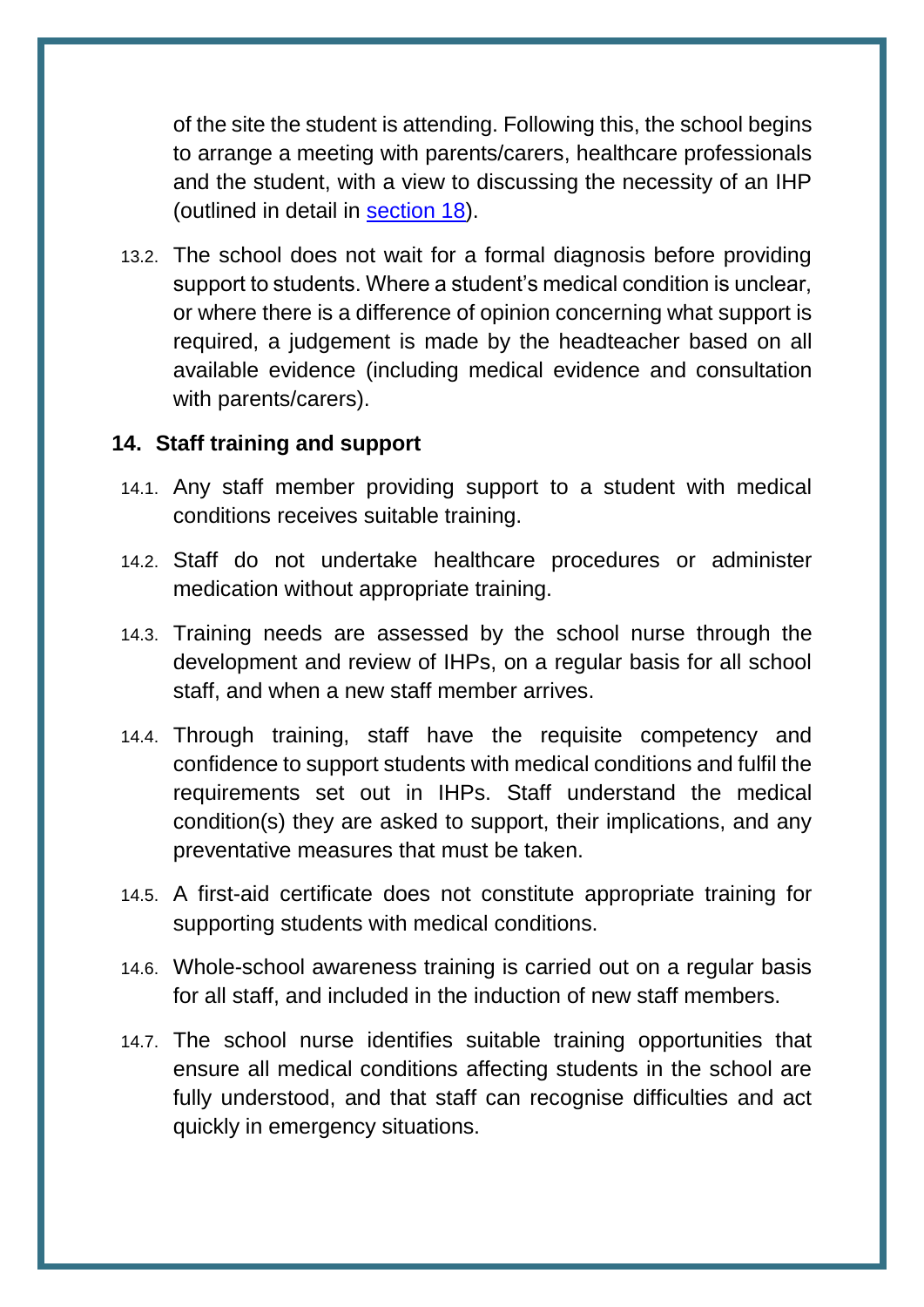- 14.8. Training is commissioned by the CPD Co-ordinator and provided by the following bodies:
	- Commercial training provider
	- The school nurse
	- Consultant
- 14.9. Parents/carers of students with medical conditions are consulted for specific advice and their views are sought where necessary, but they will not be used as trainers.

#### <span id="page-8-0"></span>**15. Self-management**

- 15.1. Following discussion with parents/carers, students who are competent to manage their own health needs and medicines are encouraged to take responsibility for self-managing their medicines and procedures. This is reflected in their IHP.
- 15.2. Where possible, students are allowed to carry their own medicines and relevant devices.
- 15.3. Where it is not possible for students to carry their own medicines or devices, they are held in suitable locations that can be accessed quickly and easily.
- 15.4. If a student refuses to take medicine or carry out a necessary procedure, staff will not force them to do so. Instead, the procedure agreed in the student's IHP is followed. Following such an event, parents/carers are informed so that alternative options can be considered.
- 15.5. If a child with a controlled drug passes it to another child for use, this is an offence and appropriate disciplinary action is taken.

#### <span id="page-8-1"></span>**16. Individual healthcare plans (IHPs)**

16.1. The school, healthcare professionals and parent/carer(s) agree, based on evidence, whether an IHP is required for a student, or whether it would be inappropriate or disproportionate to their level of need. If no consensus can be reached, the head teacher makes the final decision.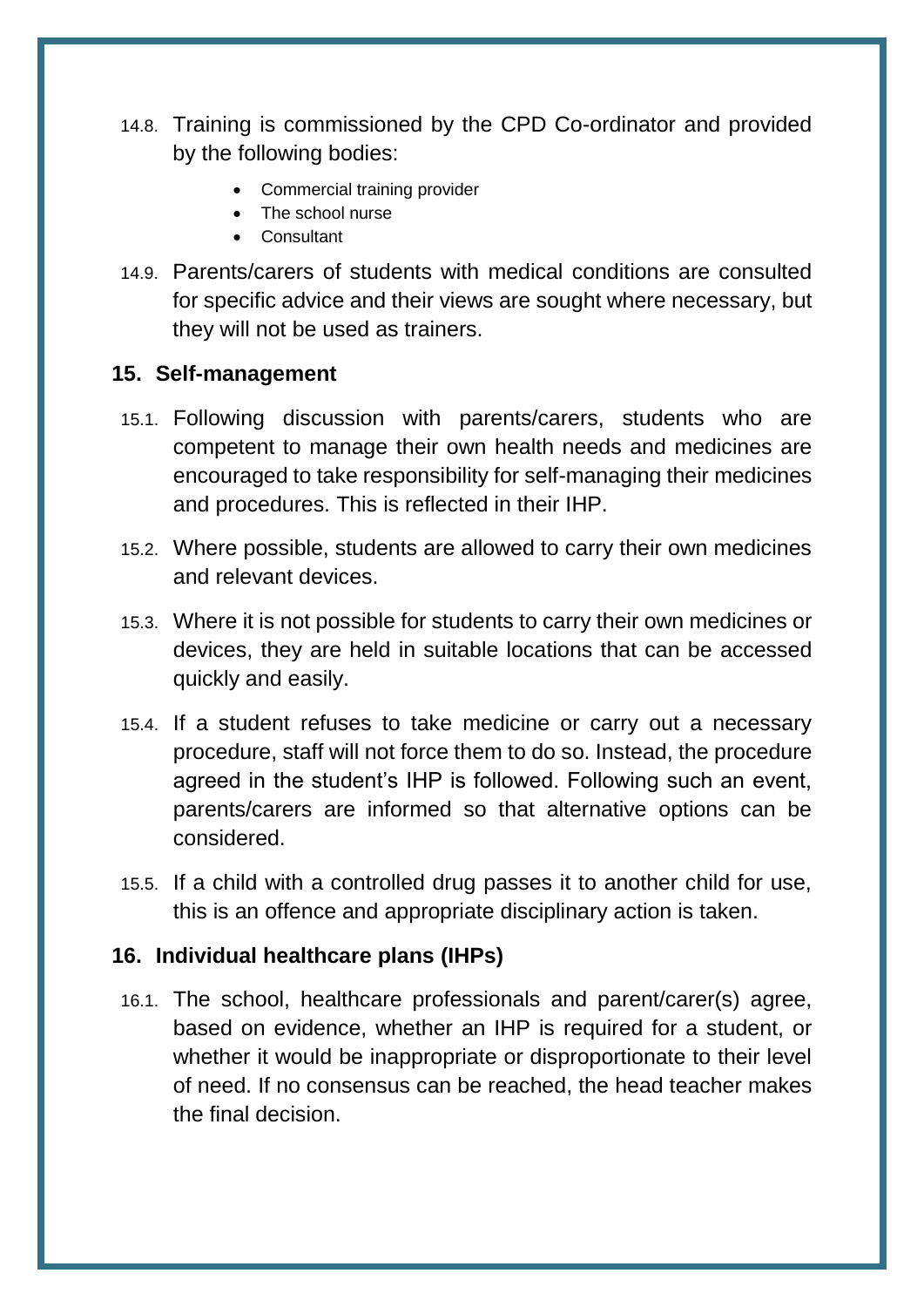- 16.2. The school, parent/carer(s) and a relevant healthcare professional work in partnership to create and review IHPs. Where appropriate, the student is also involved in the process.
- 16.3. IHPs include the following information:
	- The medical condition, along with its triggers, symptoms, signs and treatments.
	- The student's needs, including medication (dosages, side effects and storage), other treatments, facilities, equipment, access to food and drink (where this is used to manage a condition), dietary requirements and environmental issues.
	- The support needed for the student's educational, social and emotional needs.
	- The level of support needed, including in emergencies.
	- Whether a child can self-manage their medication.
	- Who will provide the necessary support, including details of the expectations of the role and the training needs required, as well as who will confirm the supporting staff member's proficiency to carry out the role effectively.
	- Alternative arrangements for when the named supporting staff member is unavailable.
	- Who needs to be made aware of the student's condition and the support required.
	- Arrangements for obtaining written permission from parents/carers and the headteacher for medicine to be administered by school staff or selfadministered by the student.
	- Separate arrangements or procedures required during school trips and activities.
	- Where confidentiality issues are raised by the parent/carer(s) or student, the designated individual to be entrusted with information about the student's medical condition.
	- What to do in an emergency, including contact details and contingency arrangements.
- 16.4. Where a student has an emergency healthcare plan prepared by their lead clinician, this is used to inform the IHP.
- 16.5. IHPs are easily accessible to those who need to refer to them, but confidentiality is preserved.
- 16.6. IHPs are reviewed on at least an annual basis, or when a child's medical circumstances change, whichever is sooner.
- 16.7. Where a student has an EHC plan, the IHP is linked to it or becomes part of it.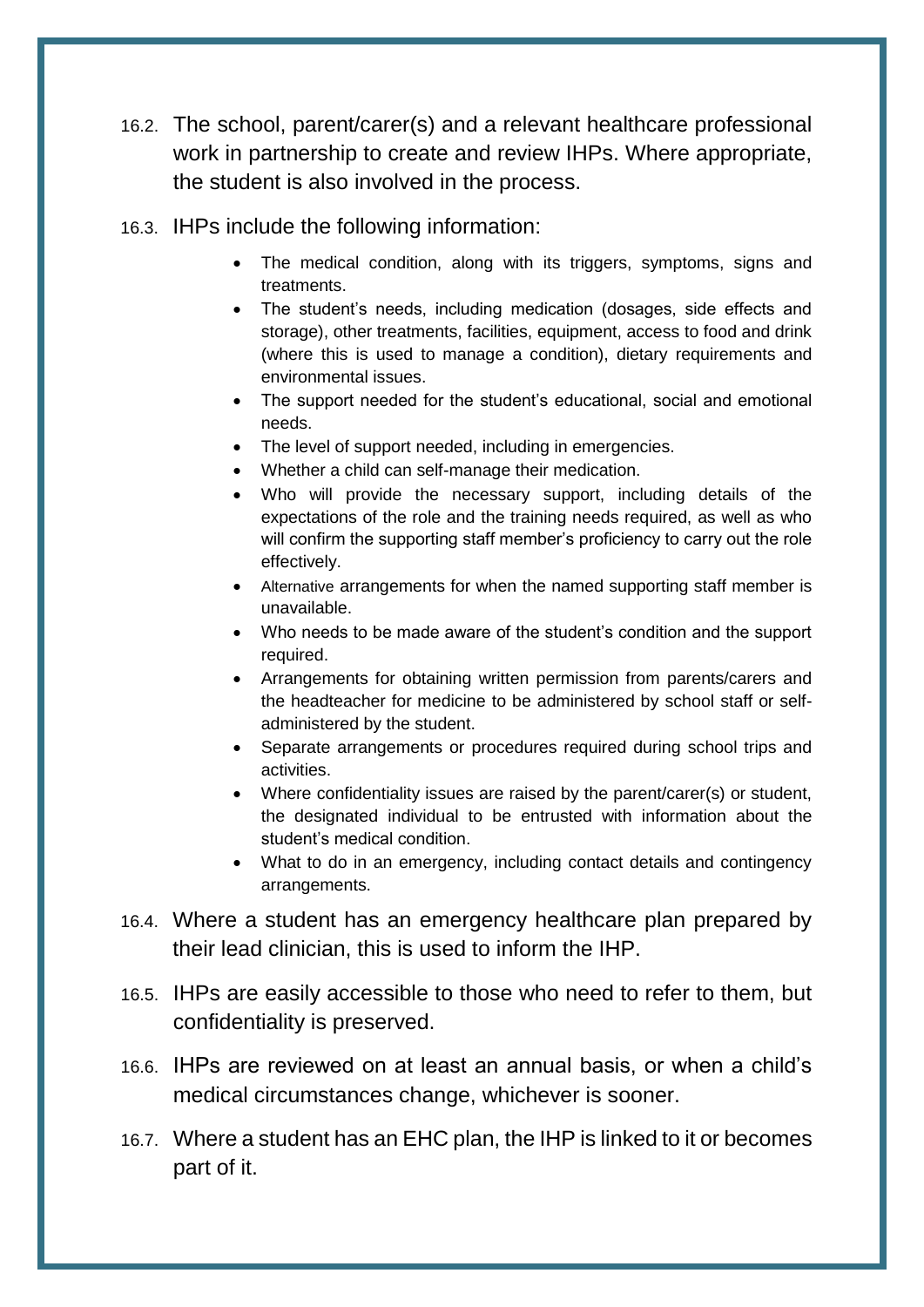- 16.8. Where a child has SEND but does not have a statement or EHC plan, their SEND should be mentioned in their IHP.
- 16.9. Where a child is returning from a period of hospital education or home tuition, we work with the LA and education provider to ensure that their IHP identifies the support the child needs to reintegrate.

#### <span id="page-10-0"></span>**17. Managing medicines**

- 17.1. In accordance with the school's Medicine Policy, medicines are only administered at school when it would be detrimental to a student's health or school attendance not to do so.
- 17.2. Students under 16 years of age are not given prescription or nonprescription medicines without their parent/carer's written consent – except where the medicine has been prescribed to the student without the parent/carer's knowledge. In such cases, the school encourages the student to involve their parents/carers, while respecting their right to confidentially.
- 17.3. Non-prescription medicines may be administered in the following situations:
	- When it would be detrimental to the student's health not to do so
	- When instructed by a medical professional
- 17.4. No student under 16 years of age is given medicine containing aspirin unless prescribed by a doctor.
- 17.5. Pain relief medicines are never administered without first checking when the previous dose was taken and the maximum dosage allowed.
- 17.6. Parents/carers are informed any time medication is administered that is not agreed in an IHP.
- 17.7. The school only accepts medicines that are in-date, labelled, in their original container, and that contain instructions for administration, dosage and storage. The only exception to this is insulin, which must still be in-date, but is available in an insulin pen or pump, rather than its original container.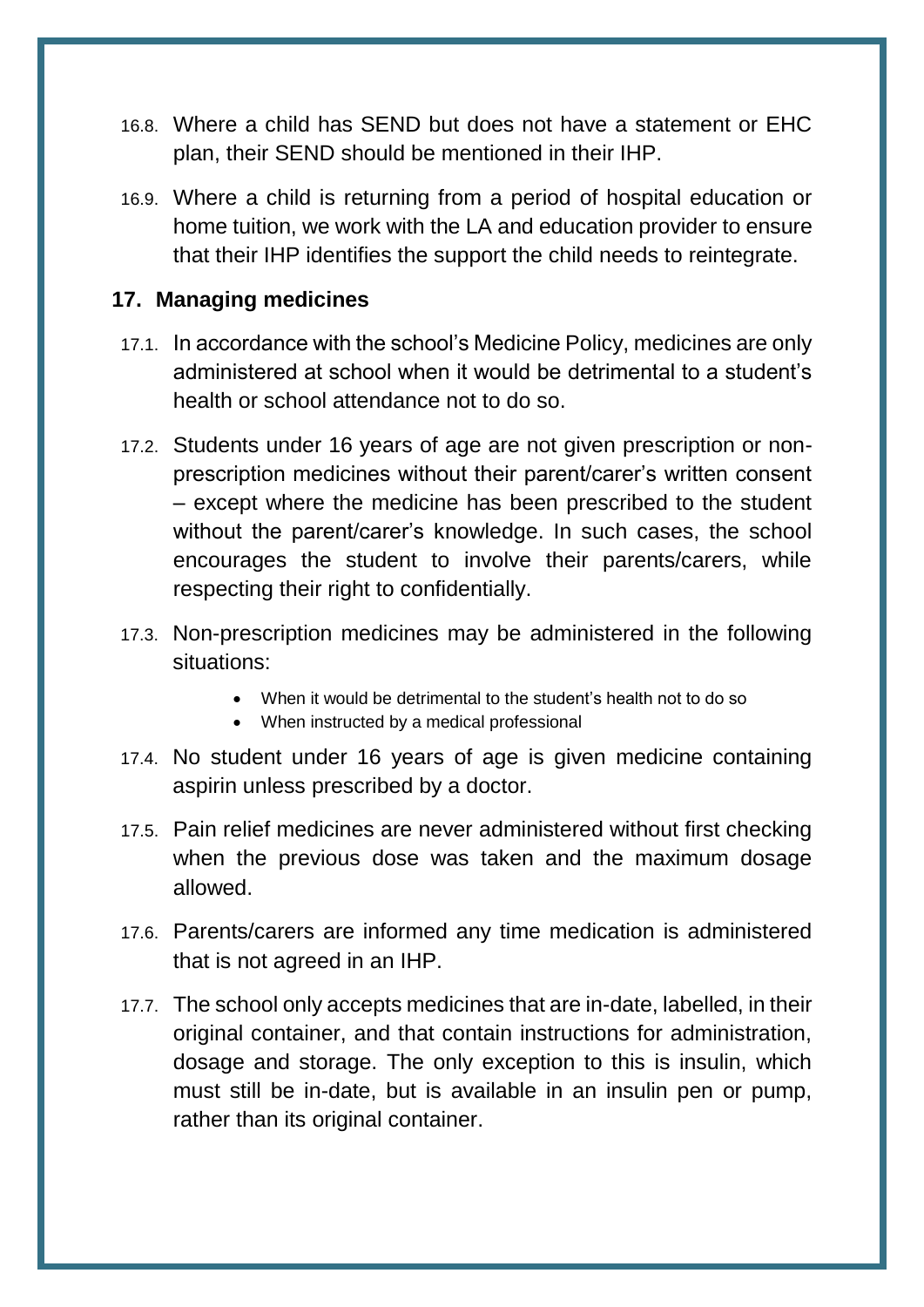- 17.8. All medicines are stored safely. Students know where their medicines are at all times and are able to access them immediately, whether in school or attending a school trip/residential visit. Where relevant, students are informed of who holds the key to the relevant storage facility.
- 17.9. When medicines are no longer required, they are returned to parents/carers for safe disposal. Sharps boxes are always used for the disposal of needles and other sharps.
- 17.10. Controlled drugs are stored in a non-portable container and only named staff members have access; however, these drugs are easily accessed in an emergency. A record is kept of the amount of controlled drugs held and any doses administered.
- 17.11. Staff may administer a controlled drug to a student for whom it has been prescribed. They must do so in accordance with the prescriber's instructions.
- 17.12. Records are kept of all medicines administered to individual students – stating what, how and how much was administered, when and by whom. A record of side effects presented is also held.

#### <span id="page-11-0"></span>**18. Adrenaline auto-injectors (AAIs)**

- 18.1. A **Register of AAIs** will be kept of all the students who have been prescribed an AAI to use in the event of anaphylaxis. Staff will be made aware of which students in their class are on the register in the event of an allergic reaction.
- 18.2. Where a student has been prescribed an AAI, this will be written into their IHP.
- 18.3. Students who have prescribed AAI devices are able to keep their device in their possession.
- 18.4. Designated staff members will be trained in how to administer an AAI, and the sequence of events to follow when doing so. AAIs will only be administered by these staff members.
- 18.5. In the event of anaphylaxis, a designated staff member will be contacted.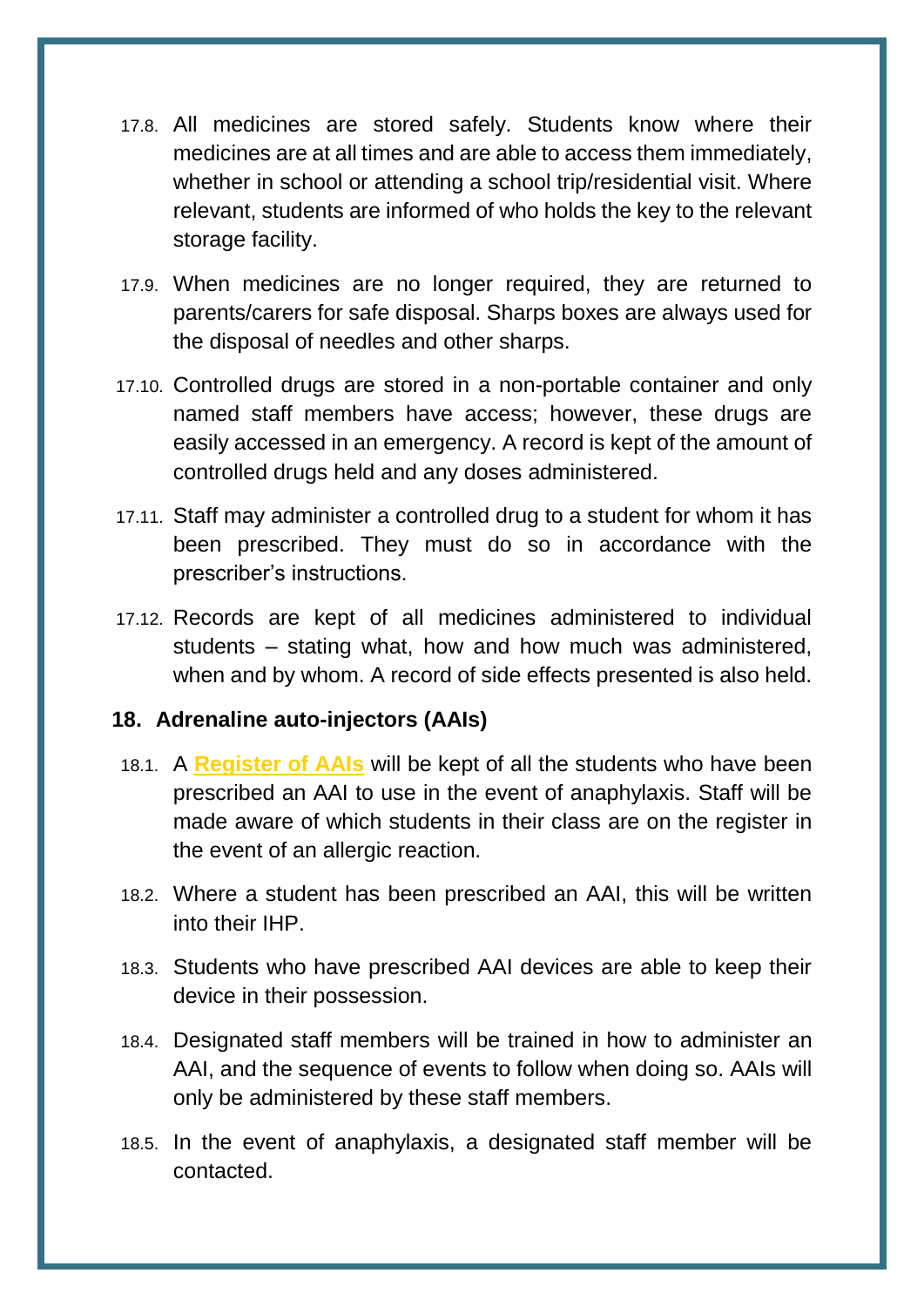- 18.6. Where there is any delay in contacting designated staff members, or where delay could cause a fatality, the nearest staff member will administer the AAI.
- 18.7. If necessary, other staff members may assist the designated staff members with administering AAIs, such as where the student needs restraining.
- 18.8. The school will keep a spare AAI for use in the event of an emergency, which will be checked to ensure that it remains in date and will be replaced when the expiry date approaches.
- 18.9. The spare AAI will be stored in the first aid room ensuring that it is protected from direct sunlight and extreme temperatures.
- 18.10. The spare AAI will only be administered to students at risk of anaphylaxis and where written parental consent has been gained.
- 18.11. Where a student's prescribed AAI cannot be administered correctly and without delay, the spare will be used.
- 18.12. Where a student who does not have a prescribed AAI appears to be having a severe allergic reaction, the emergency services will be contacted and advice sought as to whether administration of the spare AAI is appropriate.
- 18.13. Where a student appears to be having a severe allergic reaction, the emergency services will be contacted even if an AAI device has already been administered.
- 18.14. In the event that an AAI is used, the student's parents/carers will be notified that an AAI has been administered and they will be informed whether this was using the student's or the school's device.
- 18.15. Where any AAIs are used, the following information will be recorded
	- Where and when the reaction took place
	- How much medication was given and by whom
- 18.16. For children aged 12 and older, a dose of 300 or 500 micrograms of adrenaline will be used.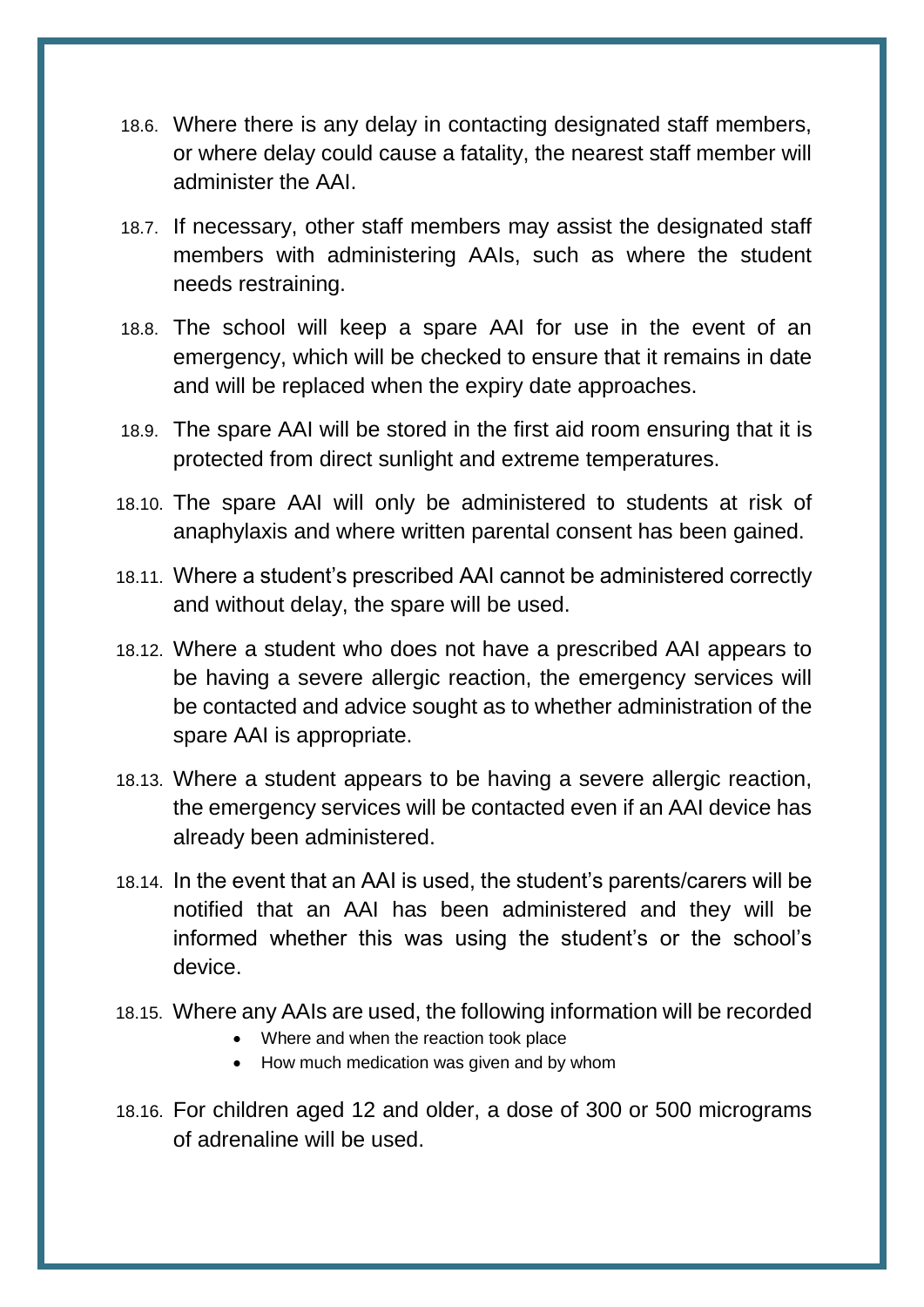- 18.17. AAIs will not be reused and will be disposed of according to manufacturer's guidelines following use.
- 18.18. In the event of a school trip, students at risk of anaphylaxis will have their own AAI with them and the school will give consideration to taking the spare AAI in case of an emergency.

#### <span id="page-13-0"></span>**19. Emergency procedures**

- 19.1. Medical emergencies are dealt with under the school's emergency procedures.
- 19.2. Where an IHP is in place, it should detail:
	- What constitutes an emergency.
	- What to do in an emergency.
- 19.3. Students are informed in general terms of what to do in an emergency, such as telling a teacher.
- 19.4. If a student needs to be taken to hospital, a member of staff remains with the student until their parents/carers arrive.
- 19.5. When transporting students with medical conditions to medical facilities, staff members are informed of the correct postcode and address for use in navigation systems.

#### <span id="page-13-1"></span>**20. Day trips, residential visits and sporting activities**

- 20.1. Students with medical conditions are supported to participate in school trips, sporting activities and residential visits.
- 20.2. Prior to an activity taking place, the school conducts a risk assessment to identify what reasonable adjustments should be taken to enable students with medical conditions to participate. In addition to a risk assessment, advice is sought from students, parents/carers and relevant medical professionals.
- 20.3. The school will arrange for adjustments to be made for all students to participate, except where evidence from a clinician, such as a GP, indicates that this is not possible.

## <span id="page-13-2"></span>**21. Unacceptable practice**

21.1. The school will never: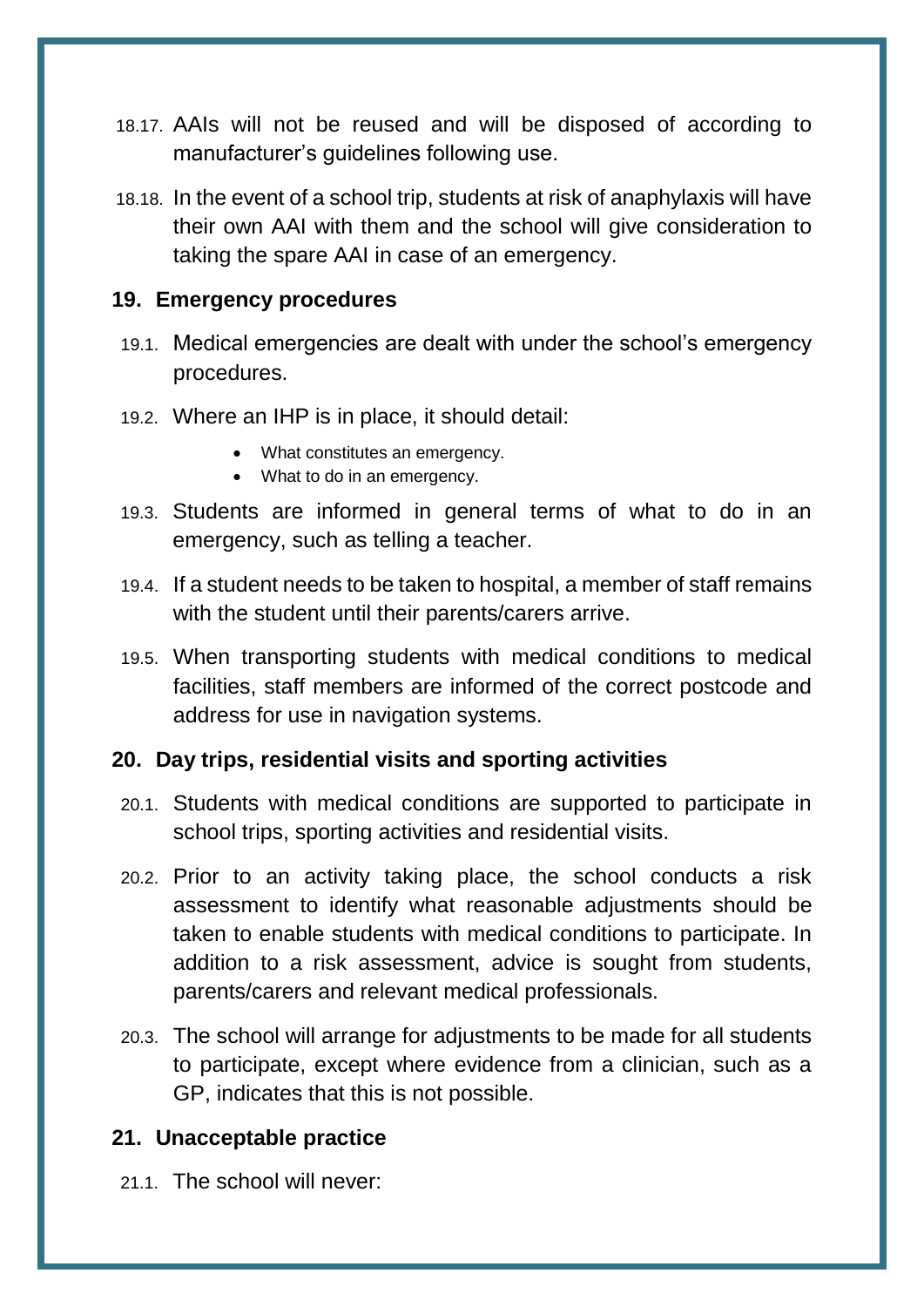- Assume that students with the same condition require the same treatment.
- Prevent students from easily accessing their inhalers and medication.
- Ignore the views of the student and/or their parents/carers.
- Ignore medical evidence or opinion.
- Send students home frequently for reasons associated with their medical condition, or prevent them from taking part in activities at school, including lunch times, unless this is specified in their IHP.
- Penalise students with medical conditions for their attendance record, where the absences relate to their condition.
- Make parents/carers feel obliged or forced to attend school to administer medication or provide medical support, including for toilet issues. The school will ensure that no parent/carer is made to feel that they have to give up working because the school is failing to support their child's needs.
- Create barriers to students participating in school life, including school trips.
- Refuse to allow students to eat, drink or use the toilet when they need to in order to manage their condition.

#### <span id="page-14-0"></span>**22. Liability and indemnity**

22.1. The Management Committee ensures that appropriate insurance is in place to cover staff providing support to students with medical conditions.

#### <span id="page-14-1"></span>**23. Complaints**

- 23.1. Parents/carers or students wishing to make a complaint concerning the support provided to students with medical conditions are required to speak to the school in the first instance.
- 23.2. If they are not satisfied with the school's response, they may make a formal complaint via the school's complaints procedure, as outlined in the **Complaints Policy**.
- 23.3. If the issue remains unresolved, the complainant has the right to make a formal complaint to the DfE.
- 23.4. Parents/carers and students are free to take independent legal advice and bring formal proceedings if they consider they have legitimate grounds to do so.

#### <span id="page-14-2"></span>**24. Home-to-school transport**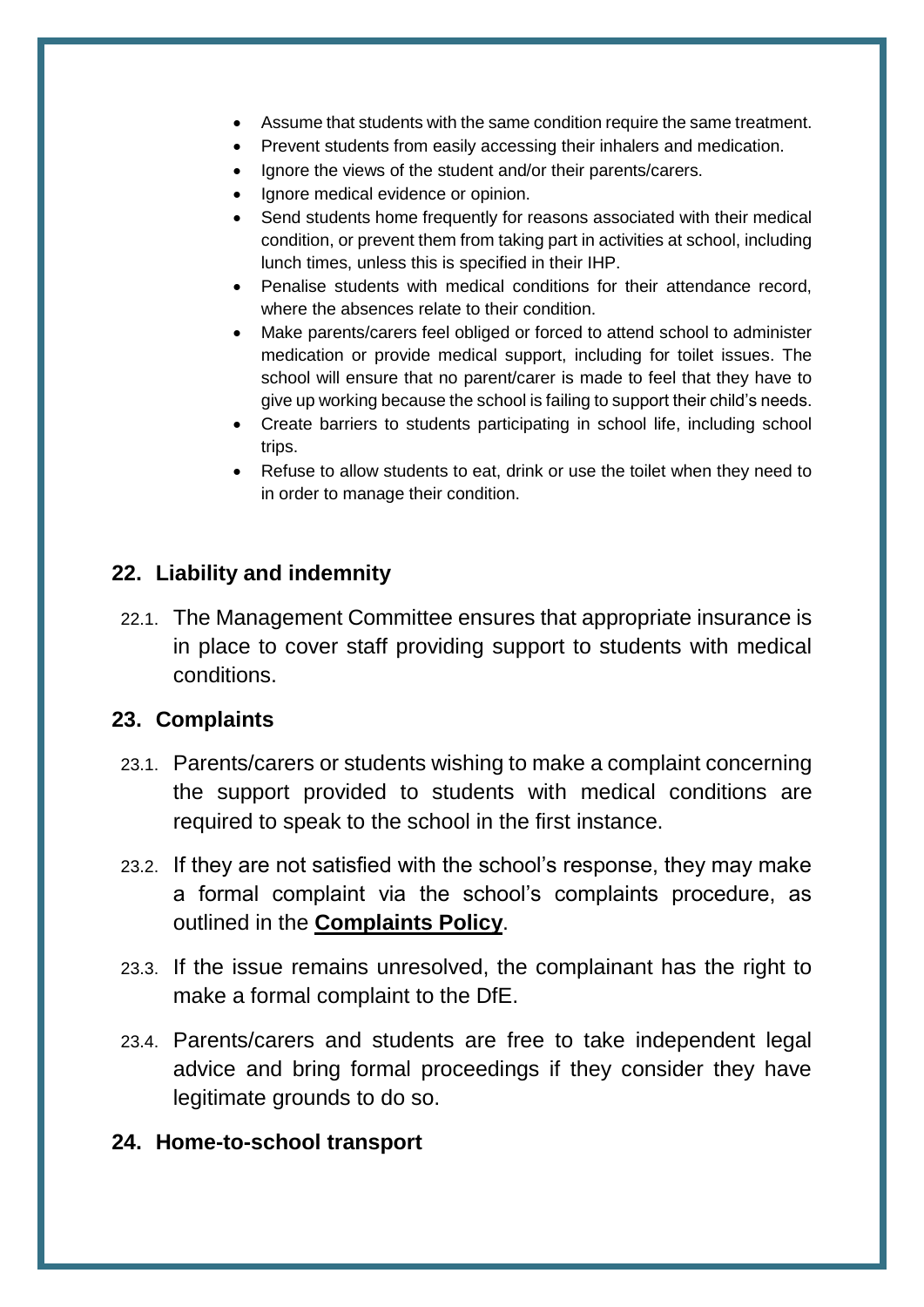- 24.1. Arranging home-to-school transport for students with medical conditions is the responsibility of the LA.
- 24.2. Where appropriate, the school will share relevant information to allow the LA to develop appropriate transport plans for students with life-threatening conditions.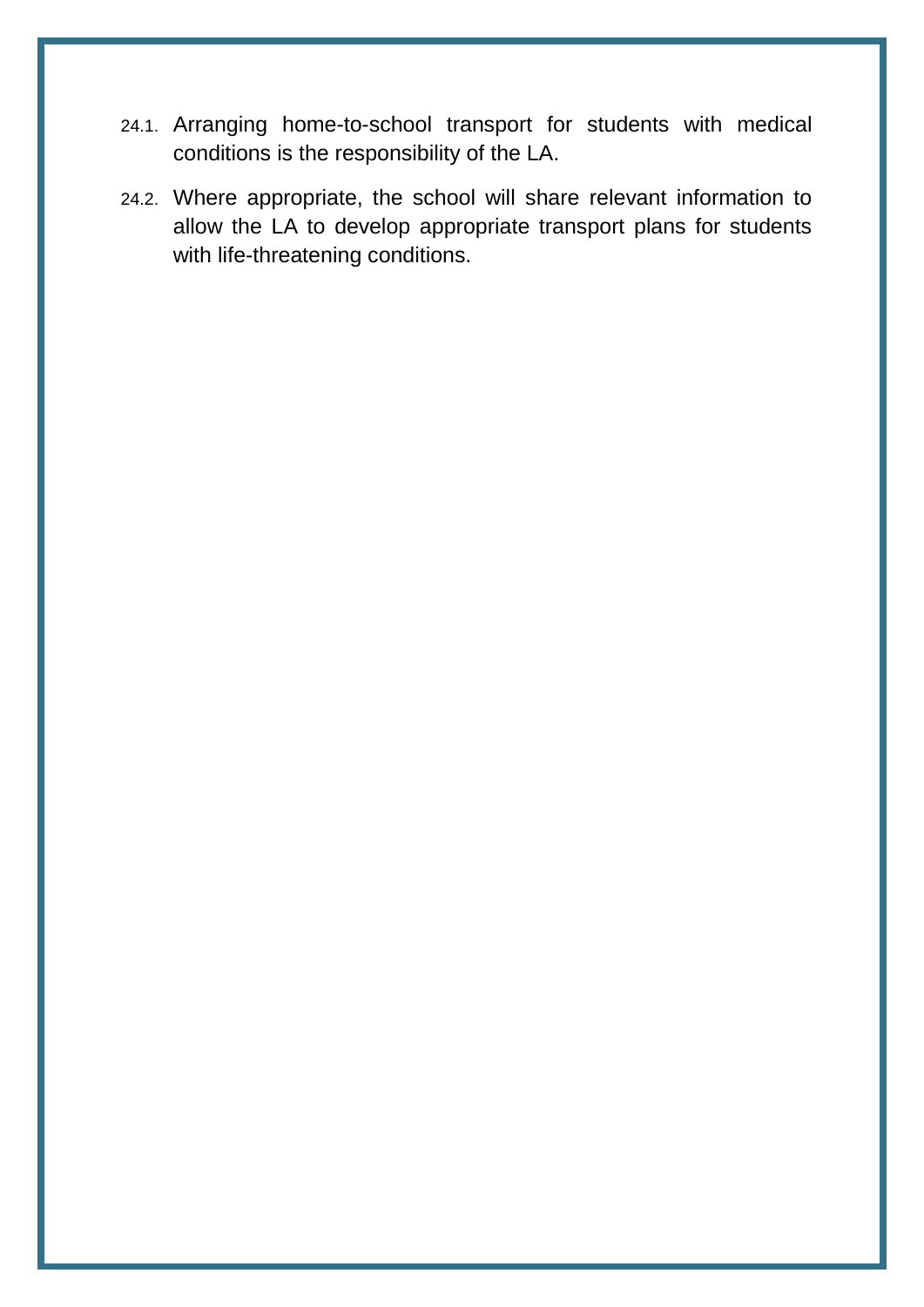#### <span id="page-16-1"></span><span id="page-16-0"></span>**25. Individual Healthcare Plan Implementation Procedure**

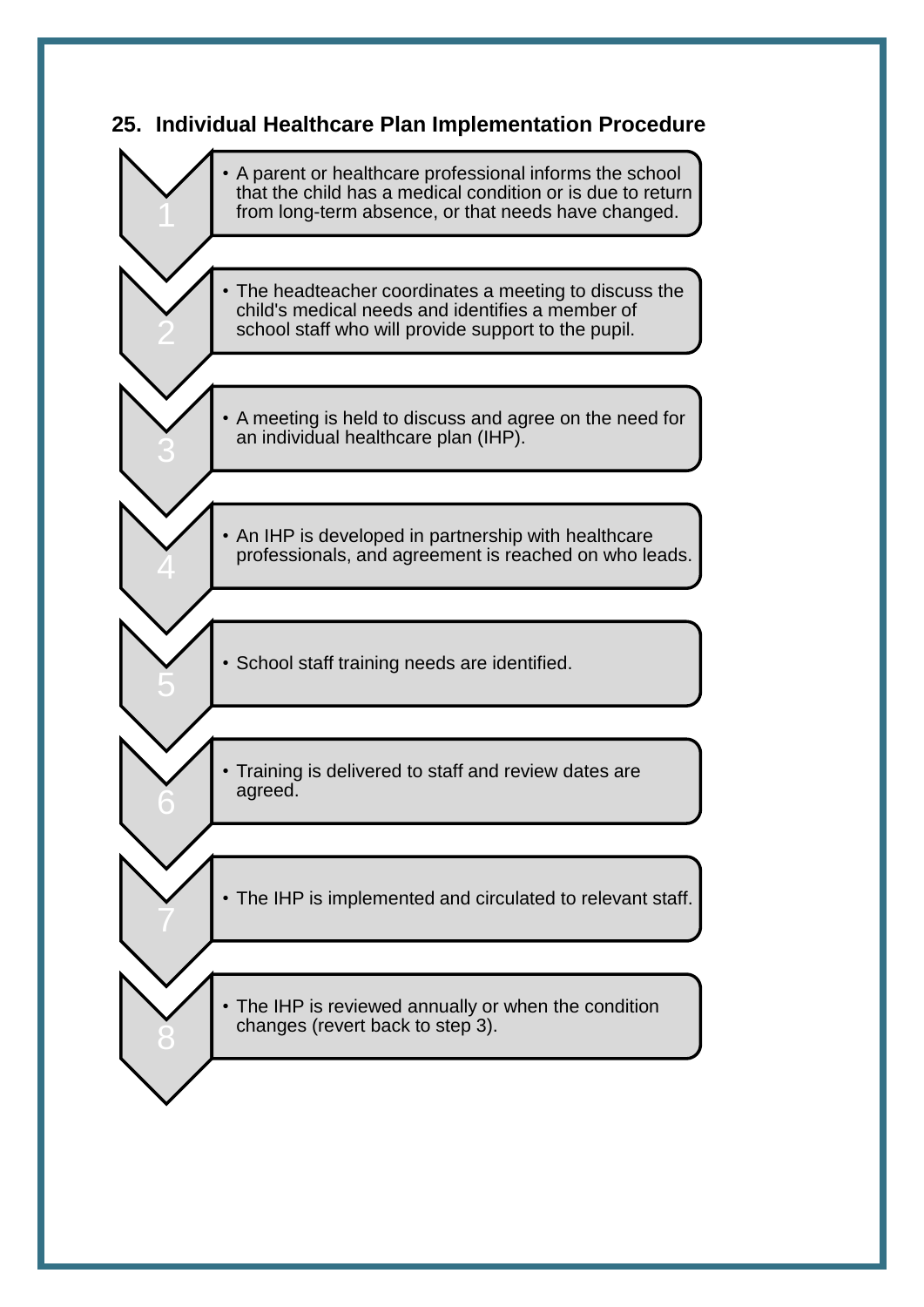## **26. Individual Healthcare Plan**

| Child's name:                     |  |
|-----------------------------------|--|
| Date of birth:                    |  |
| Child's address:                  |  |
| Medical diagnosis or condition:   |  |
| Date:                             |  |
| Review date:                      |  |
| <b>Family contact information</b> |  |

1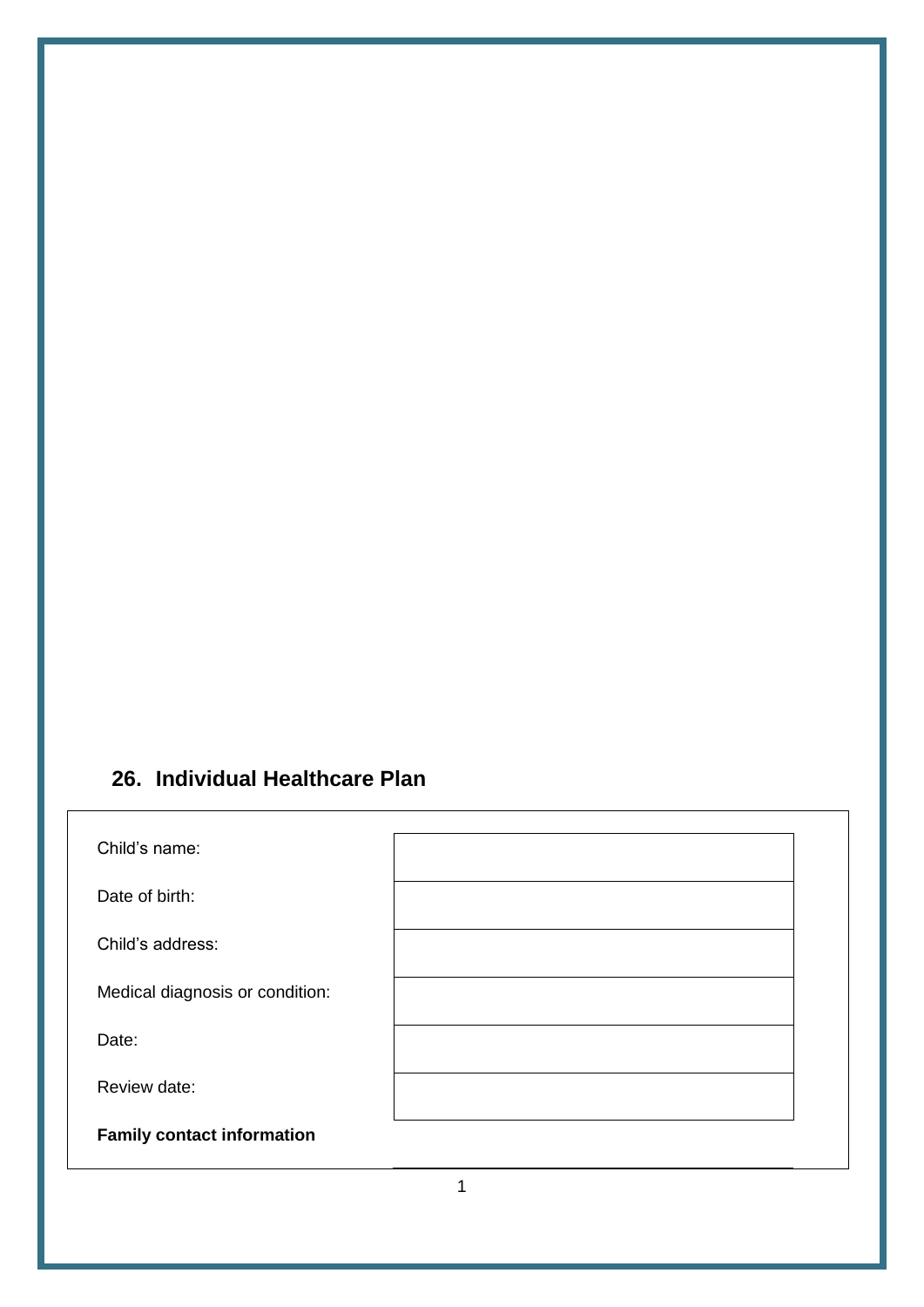| Name:                          |  |  |  |
|--------------------------------|--|--|--|
| Phone number (work):           |  |  |  |
| (home):                        |  |  |  |
| (mobile):                      |  |  |  |
| Name:                          |  |  |  |
| Relationship to child:         |  |  |  |
| Phone number (work):           |  |  |  |
| (home):                        |  |  |  |
| (mobile):                      |  |  |  |
| <b>Clinic/hospital contact</b> |  |  |  |
| Name:                          |  |  |  |
| Phone number:                  |  |  |  |
| <b>Student GP</b>              |  |  |  |
|                                |  |  |  |
| Name:                          |  |  |  |
| Phone number:                  |  |  |  |

Who is responsible for providing support in school?

| ١g |  |
|----|--|
|    |  |

Describe medical needs and give details of child's symptoms, triggers, signs, treatments, facilities, equipment or devices, environmental issues, etc.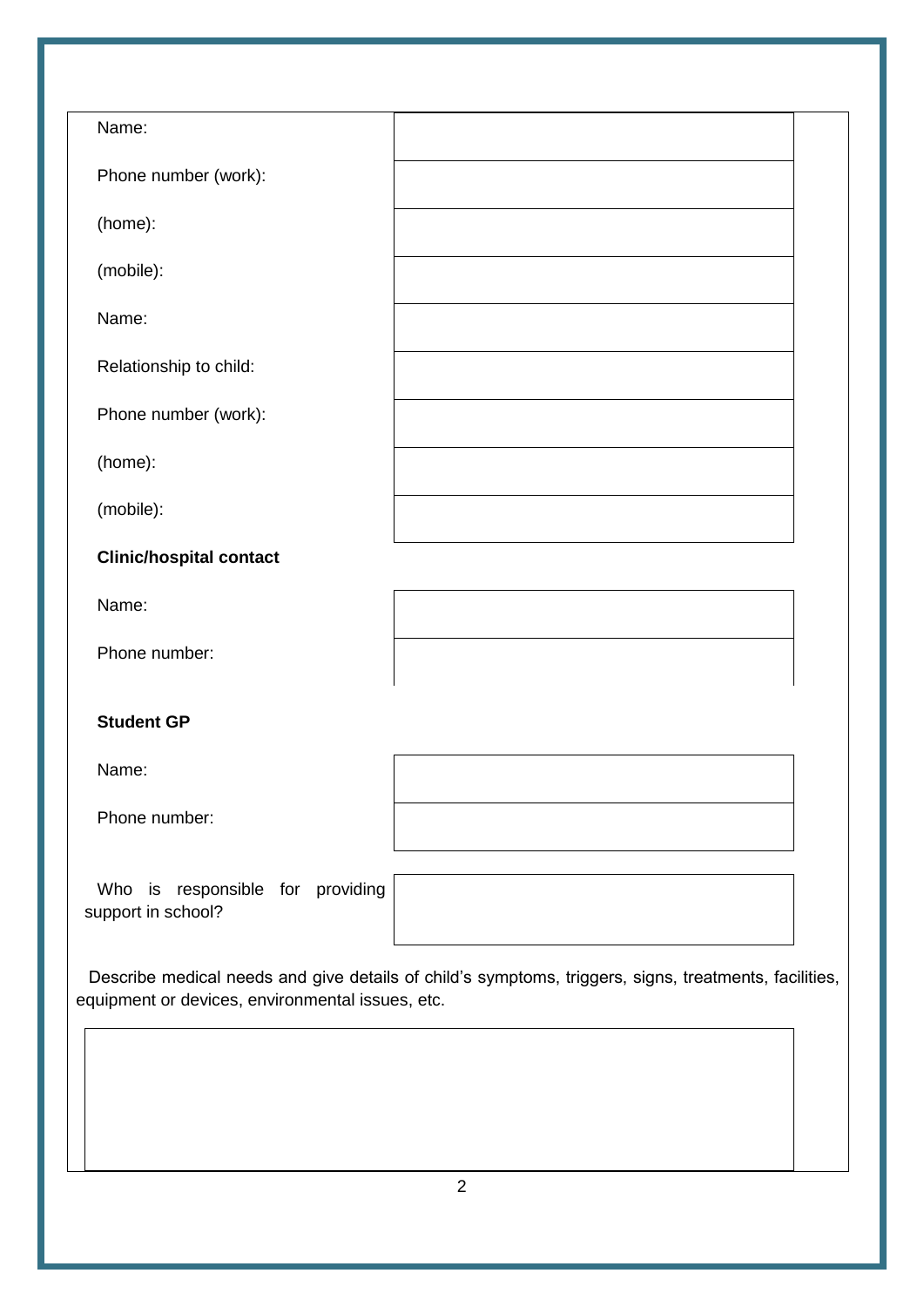Name of medication, dose, method of administration, when it should be taken, side effects, contraindications, administered by/self-administered with/without supervision:

Daily care requirements:

Specific support for the student's educational, social and emotional needs:

Arrangements for school visits/trips:

Other information:

Describe what constitutes an emergency, and the action to take if this occurs:

Responsible person in an emergency (state if different for off-site activities):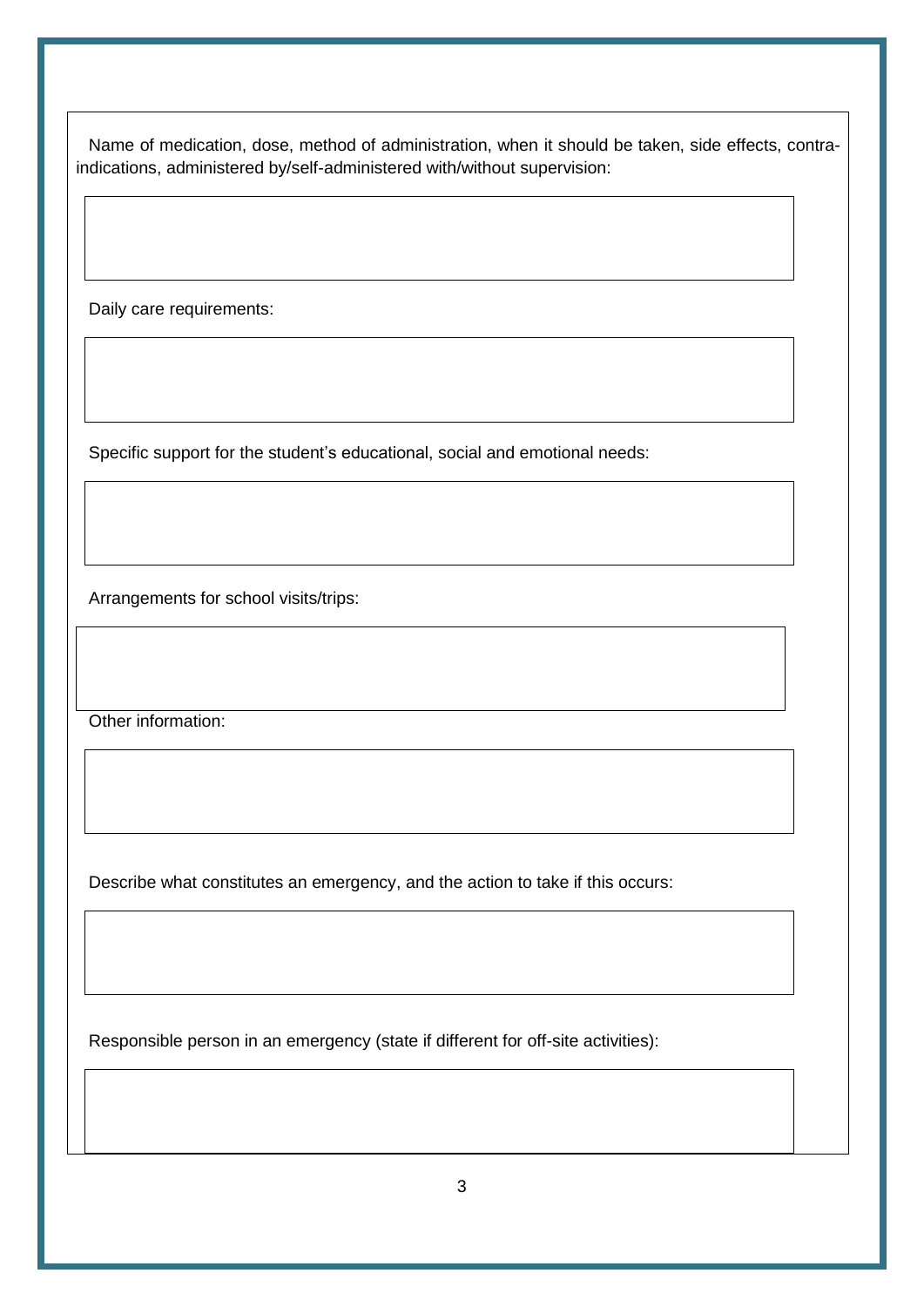Plan developed with:

Staff training needed/undertaken – who, what, when:

Form copied to: